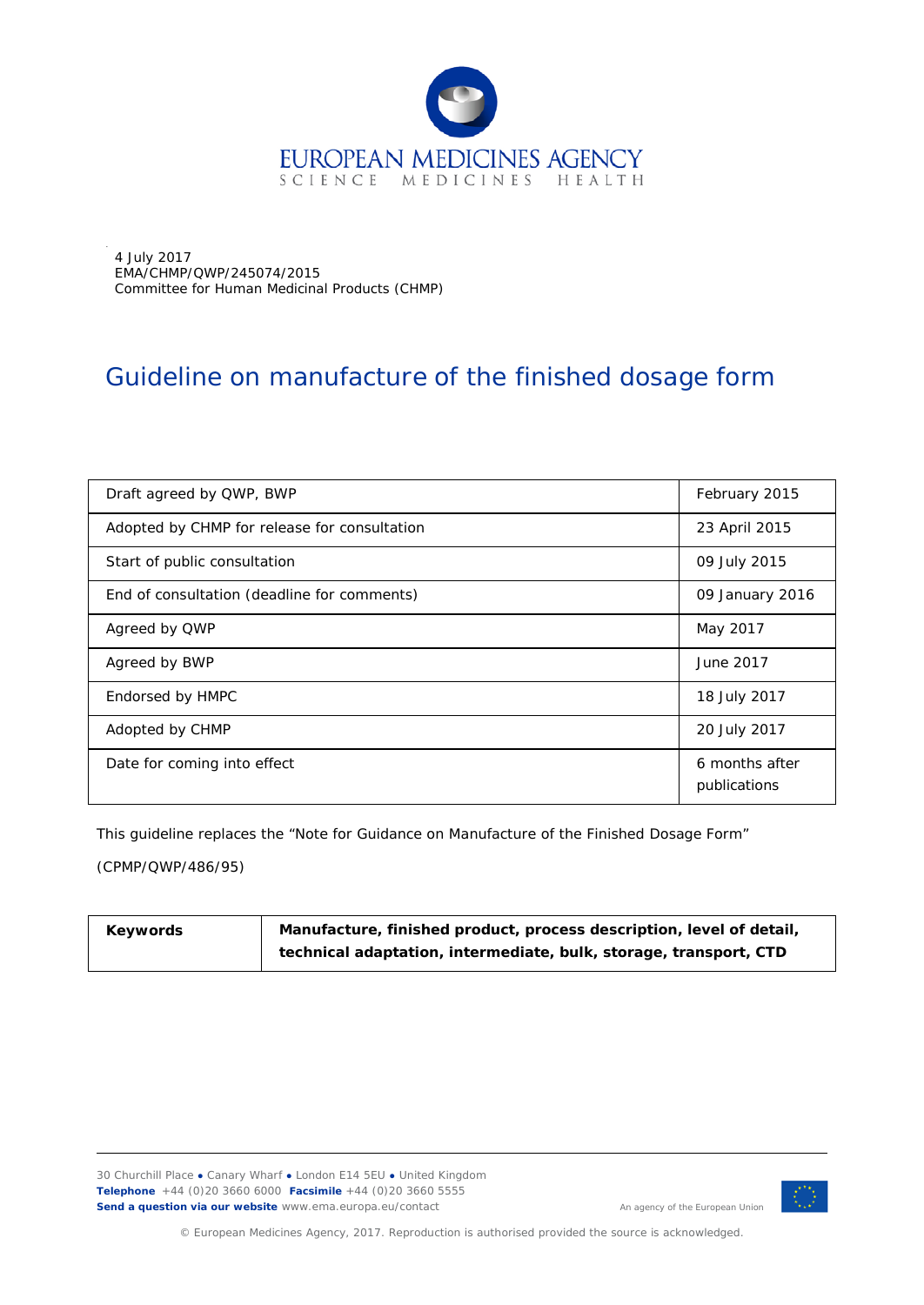# **Table of contents**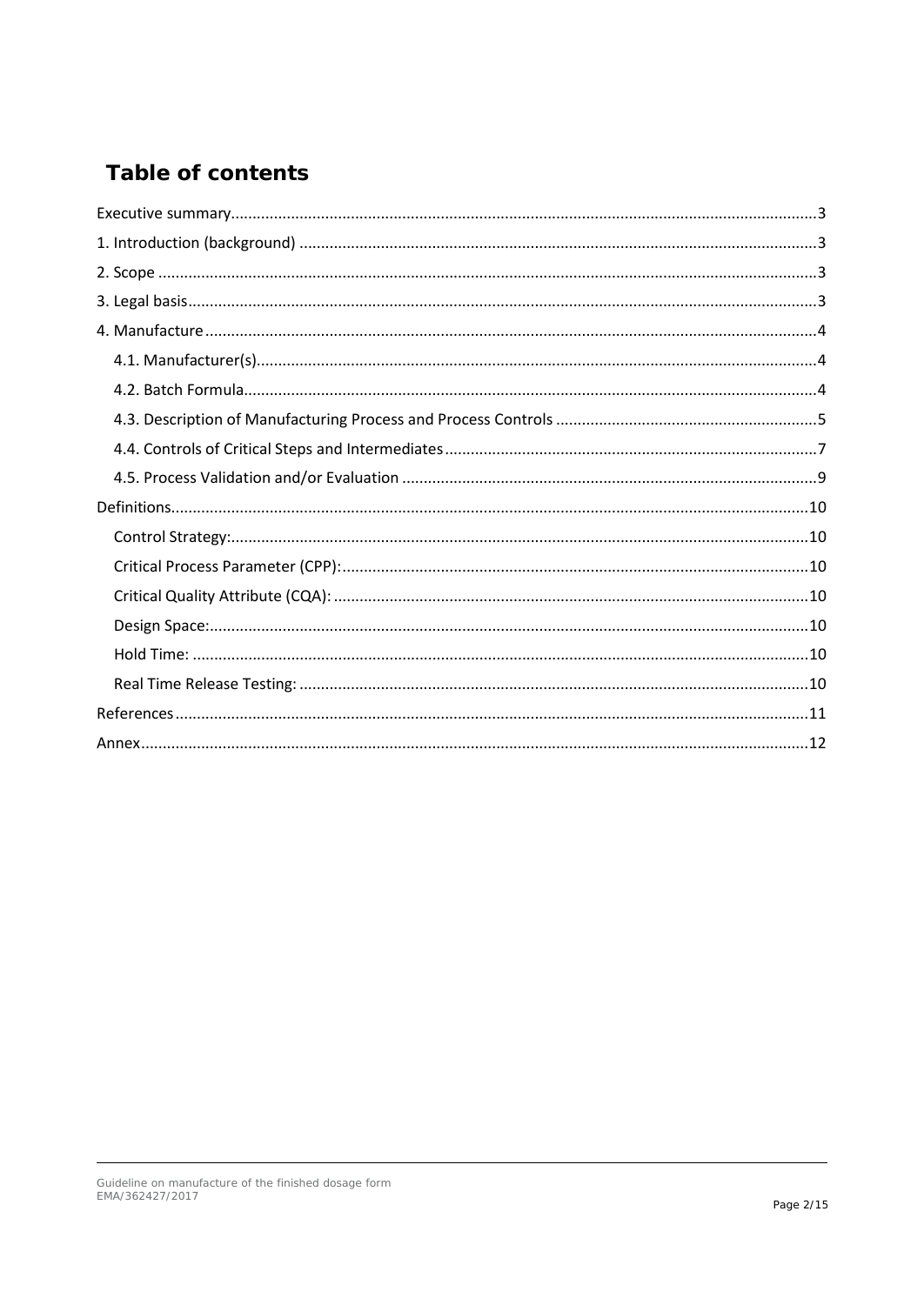## <span id="page-2-0"></span>**Executive summary**

This guideline replaces the note for guidance on the manufacture of the finished dosage form (CPMP/QWP/486/95). The note for guidance has been updated to reflect the requirements as laid down in the current legislation Directive 2001/83/EC, and to follow the format and content of the Common Technical Document (CTD) Module 3 dossier. It also addresses current manufacturing practices in terms of complex supply chains and worldwide manufacture. In addition, the content and principles of the ICH Q8 guideline (ref 1) are also taken into account.

This guideline does not introduce new requirements on authorised medicinal products for human use. However as stated in article 23 of Directive 2001/83/EC, after a marketing authorisation (MA) has been approved, the authorisation holder should, in respect of the methods of manufacture and control take account of scientific and technical progress and introduce any changes that may be required to enable the medicinal product to be manufactured and controlled by means of generally accepted scientific methods.

# <span id="page-2-1"></span>**1. Introduction (background)**

The objective of the guideline on the manufacture of the finished dosage form is to provide clarification on the type and level of information that should be included in the CTD Module 3 of the marketing authorisation application (MAA) dossier with respect to the manufacturing process description. This description should include information about critical steps and intermediates and provides a link between the pharmaceutical development, the proposed control strategy and process validation. The guideline also addresses aspects related to outsourcing and new manufacturing practices such as complex manufacturing chains or issues with prolonged holding times and transportation conditions. Detailed information about requirements of the sterilisation process is provided in a separate guideline.

## <span id="page-2-2"></span>**2. Scope**

This guideline is applicable to the manufacture of the finished dosage form of chemical and herbal medicinal products for human use intended for marketing authorisation. It also applies to variations for authorised products in cases where changes to the manufacturing process affecting the MA are proposed.

The principles described are in general also applicable to biological medicinal products. Where relevant, the principles of this guideline may also be applied to radiopharmaceuticals and to chemical investigational medicinal products.

## <span id="page-2-3"></span>**3. Legal basis**

This guideline should be read in conjunction with Directive 2001/83/EC Article 8.3 (d), as amended where it is stated that the application for a marketing authorisation shall contain a description of the manufacturing method.

The requirements on the description of the manufacturing method in the CTD Module 3 of marketing authorisation dossier are described in Annex 1, Part 1 (section 3.2.2.3) to this Directive. Further details on the information to be provided are outlined in this guideline.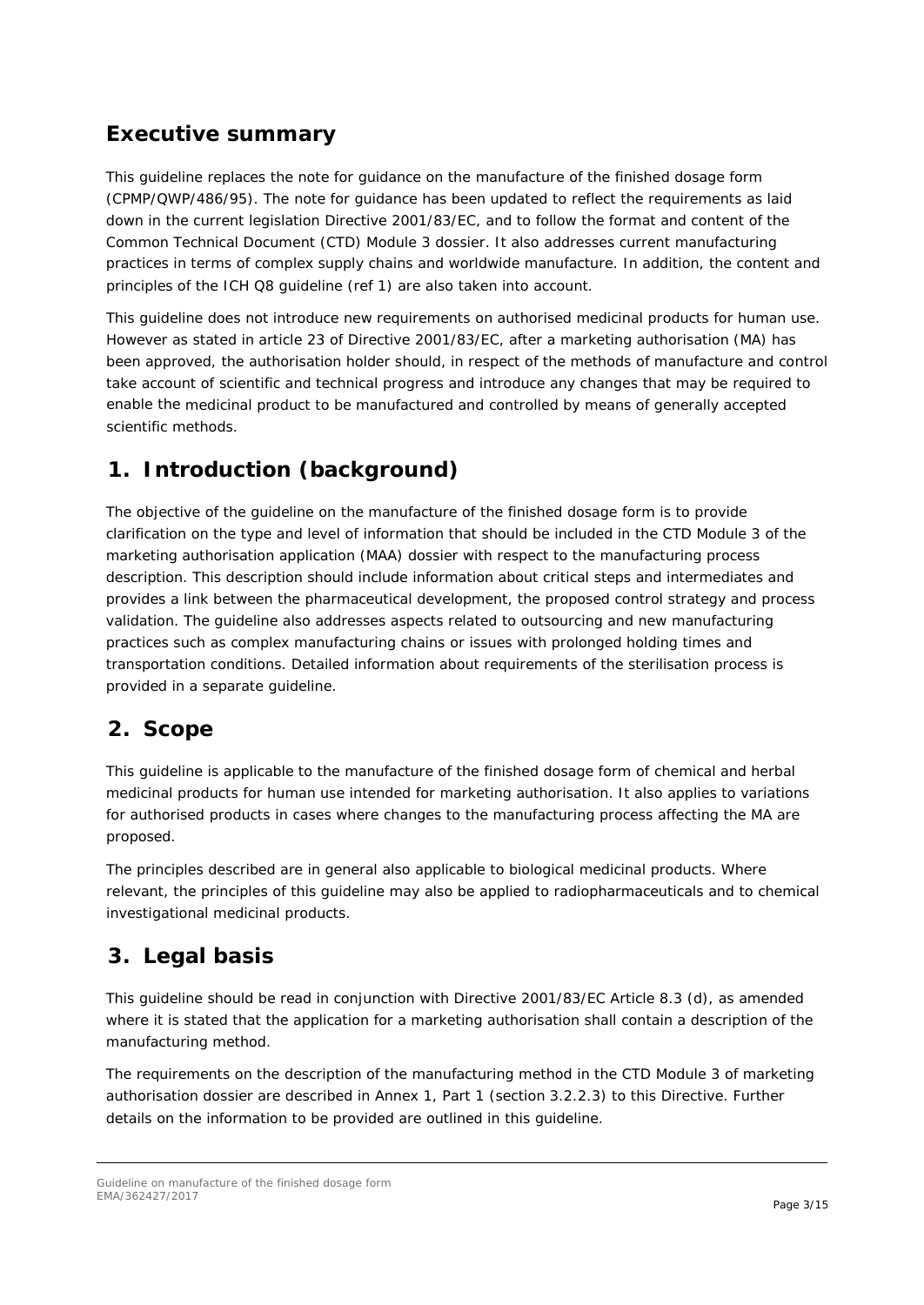## <span id="page-3-0"></span>**4. Manufacture**

The headings of this guideline follow the structure of the CTD format Module 3, Section 3.2.P.3 Manufacture.

Only product specific aspects of manufacture need to be described and included in the MA dossier; general elements of Good Manufacturing Practice (GMP), (ref. 3) should not be included.

## <span id="page-3-1"></span>*4.1. Manufacturer(s)*

For each stage of the manufacturing process, including packaging, details should be given of all the individual sites involved (including those from the same company)*.*

The name, address and responsibility of each manufacturer, including contractors, should be provided. This applies also to all quality control sites, including on-going stability testing if different from the manufacturing site(s).

The EU site responsible for batch release in the EU market should be specified.

### <span id="page-3-2"></span>*4.2. Batch Formula*

The batch formula for the intended batch size should be stated. In case a range of batch sizes is proposed, the range should be stated and the batch formula should be provided for at least the largest and smallest batch sizes.

An application for a range of batch sizes should be adequately justified as not adversely impacting the critical quality attributes (CQAs) of the finished product in accordance with the guideline on process validation (ref. 4).

If the bulk product is assembled into different presentations or packs, the production batch size should be defined by the bulk before any division. When the length of the subsequent processes and assembly is considered critical (e.g. filling time for aseptically manufactured products), the worst-case scenario of the division pattern (e.g. in respect of total filling time) should be indicated.

The batch size for a product to be marketed should normally be compatible with production scale equipment. It should be sufficiently large to be representative of commercial manufacturing to enable demonstration of a state of control. For example, a commercial batch size for solid oral dosage forms should be at least 100,000 units unless justification is provided (e.g. orphan medicinal products) (ref. 4).

If sub-batches are prepared and combined for subsequent processing, this should be justified as the final batch is required to be homogeneous, their formulae and the number of sub-batches per intended batch size should be stated. In addition, if a batch is sub-divided towards the end of the process to reflect equipment processing capability, this should be clearly indicated (e.g. solid dosage form manufacture where sub lots are required due to equipment capacity). The number of sub-batches per intended batch size should be stated.

In case of continuous manufacture, the information about batch size in traditional terms might not be relevant; however, information as to how a batch is defined should be provided (e.g. expressed in terms of a period of time or a quantity of product, and may be expressed as ranges).

Guideline on manufacture of the finished dosage form EMA/362427/2017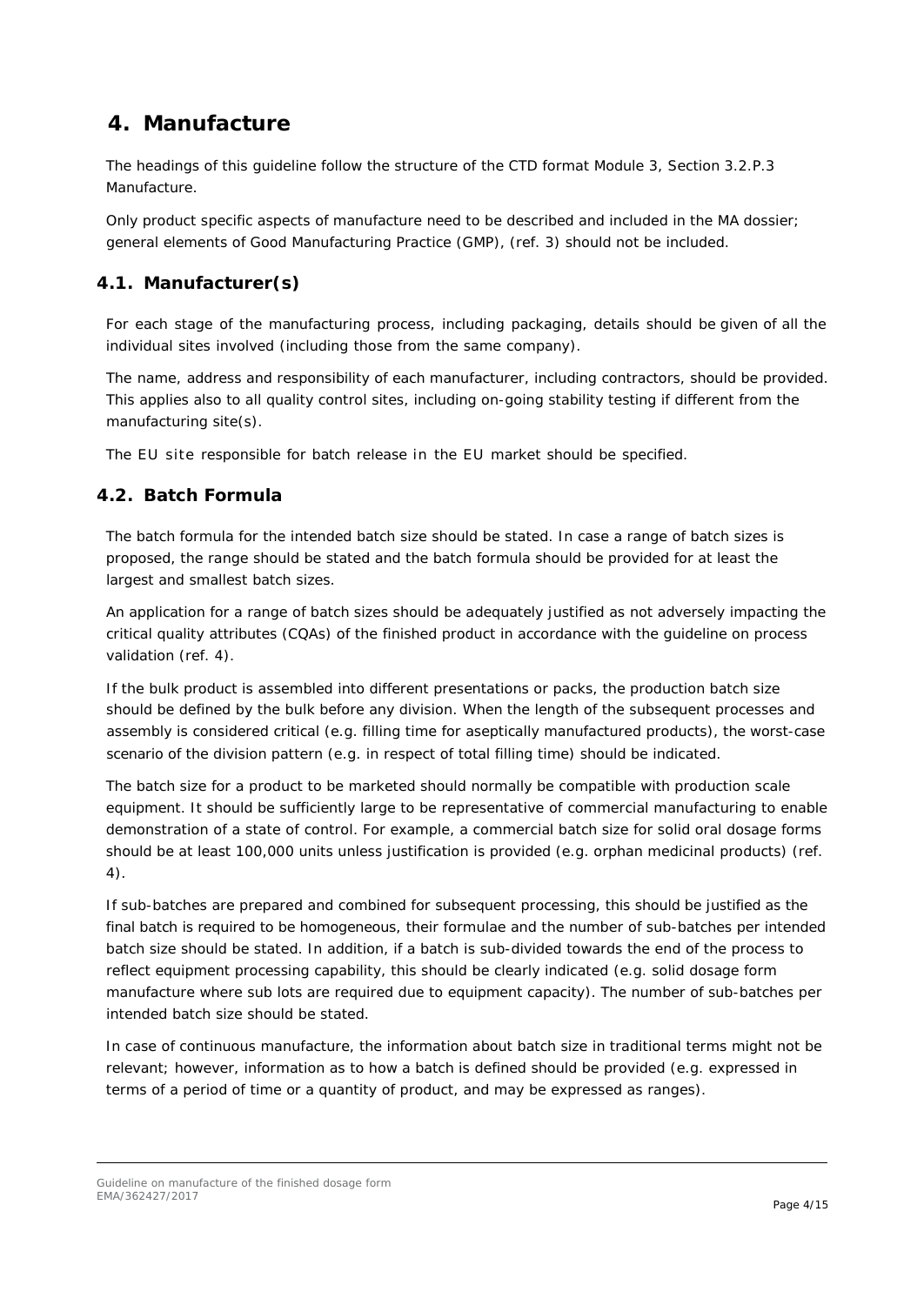The names, quantities and reference to the quality standards of all ingredients used in the course of the manufacture should be stated. Ingredients which are removed from the product during the production process, such as granulation liquids, solvents and gases should be included but their quantities may be expressed as ranges.

Ingredients that are optionally used, such as acids and alkalis for pH adjustment, should also be mentioned. Formula overages must be clearly indicated in quantitative terms and justified in the pharmaceutical development section of the dossier. Upper and lower acceptance limits for the actual quantity of each ingredient may be stated in the batch formula; however, the proposed acceptance limits should be justified. When the quantity of an active ingredient to be used is calculated from the actual assay value of the batch of that active ingredient ("factorisation"), this should be stated and justified. If another ingredient is used to keep the total mass per batch equal to the quantity provided for in the batch manufacturing formula, this should also be indicated.

### <span id="page-4-0"></span>*4.3. Description of Manufacturing Process and Process Controls*

#### **General aspects**

A narrative description of the full manufacturing process should be provided, accompanied by a flow chart describing each step of the process including in-process controls and showing at each stage where materials enter the process. In case a design space is proposed, this should be clearly identified and described.

The manufacturing process description should be adequately justified in 3.2.P.2 by development data, in particular as regards any process operating conditions or ranges. The description of a manufacturing process with wide ranges (wider than would normally be accepted as normal operating ranges) or described only by an upper or lower limit, generally requires a more thorough discussion and/or scientific rationale in the manufacturing process development section.

Full scale manufacturing process validation is not requested at the time of application for certain types of products (ref. 4). If the result of such full scale study is not available at the time of submission, it is expected that process parameters' settings identified during manufacturing process development are laid down in the process description. In the event that any changes are required to the registered process parameters as a result of full scale process validation studies, these changes should be applied for via post approval variation, in accordance with the variation Regulation (ref. 5, ref. 6).

Where specifically relevant for the product, any required environmental conditions during manufacture should be stated e.g. low humidity for an effervescent tablet.

Depending on the nature of the process and the product (e.g. sterile products), manufacturing durations of critical steps and hold times should be stated and justified.

The steps at which process controls, intermediate tests or final product controls are conducted should be identified.

Consideration should be given in 3.2.P.2 to what extent the assurance of quality of the finished product is founded on the manufacturing process itself. The significance of the process description and process controls as part of the overall control strategy should be outlined based on development studies and evaluated. Indeed, every finished product manufacturing process should have an associated control strategy suitable for its intended purpose. It is expected that different control

Guideline on manufacture of the finished dosage form EMA/362427/2017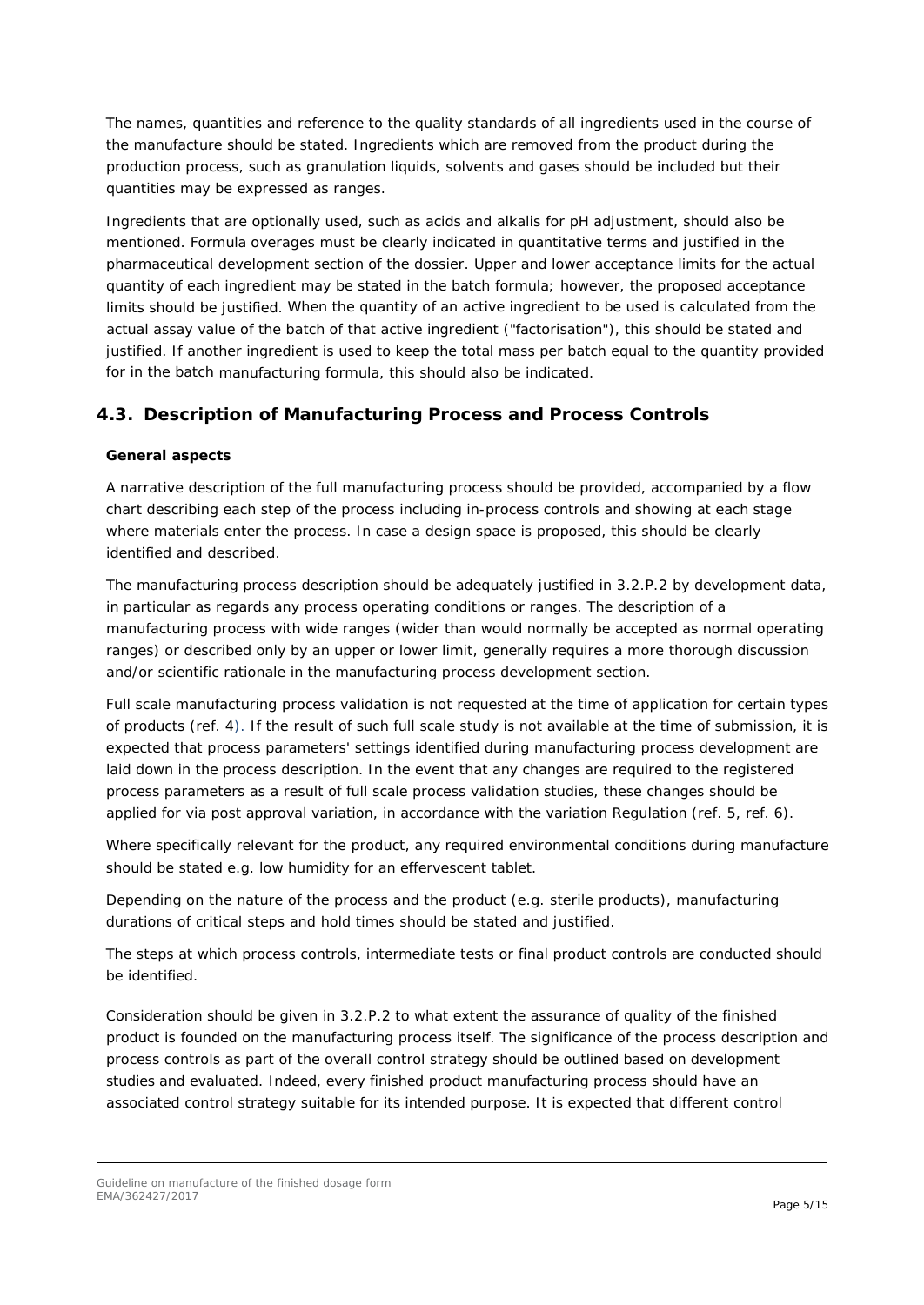strategies may be utilised in case real time release testing (RTRT) (ref. 7) is proposed, a design space is claimed (ref. 1), a continuous manufacture or a standard manufacture is performed.

#### **Expected level of detail in the manufacturing process description**

Although it is expected that the process description is considered in relation to the control strategy (ref. 1), there is a need to describe the manufacturing process in relevant detail since consistent quality of a product cannot be safeguarded by end product testing alone.

It is important that the process description is comprehensive, including process steps in a sequential manner with batch size(s), operating principle and equipment type(s) for each unit operation (mere reference to "suitable equipment" is not sufficient; conversely, details such as the serial number and model are not required). Equipment working capacity should be stated where appropriate. To make the process fully understandable and to allow assessment of the validity of the process, steps in the process should have the necessary detail in terms of appropriate process parameters along with their target values or ranges (mere reference to "typical" set points is not acceptable). Where criticality is assigned to process parameters, the description of the process parameters should not only be restricted to CPPs, but also to those parameters important for manufacturing process consistency. Non-critical process parameters and also parameters for which the impact on quality attribute cannot be ruled out and which are considered to be important for the execution and/or the consistent performance of any particular process step, and consequently its output, should be described at an appropriate level of detail. A well described manufacturing process is essential to understand what is critical and what is supportive. Any information which is considered to be purely supportive should be justified and clearly identified.

The same requirements apply to the level of detail in the manufacturing process description irrespective of the development approach, i.e. if the product has been developed by the minimal (traditional) or enhanced approach.

In case of continuous manufacturing, the description of manufacturing process is expected to be provided in the same way.

An example of what type of details should be included in the manufacturing description is presented in the Annex.

### **Technical adaptations in the manufacturing process**

It would generally be expected that, regardless of the number of finished product manufacturing sites proposed, essentially the same manufacturing process should be applied for a specific medicinal product. However, some technical adaptations might be necessary if more than one manufacturer or manufacturing site for the finished product is foreseen. Technical adaptations are equally acceptable within a manufacturer/ manufacturing site given appropriate justification. Depending upon equipment availability, different types of equipment could be used for the same manufacturing processing step.

Where technical adaptations are proposed in the manufacturing process, these adaptations should be fully justified and supported by evidence, showing that all steps proposed will consistently produce any intermediate and finished product that comply with the in-process controls and the product specifications. Irrespective of any differences in the manufacturing process, the finished product should comply with the same release and shelf-life specifications.

Where relevant, the justified technical adaptations in various steps of the manufacturing process of one or more manufacturers and corresponding in-process controls should also be transparently shown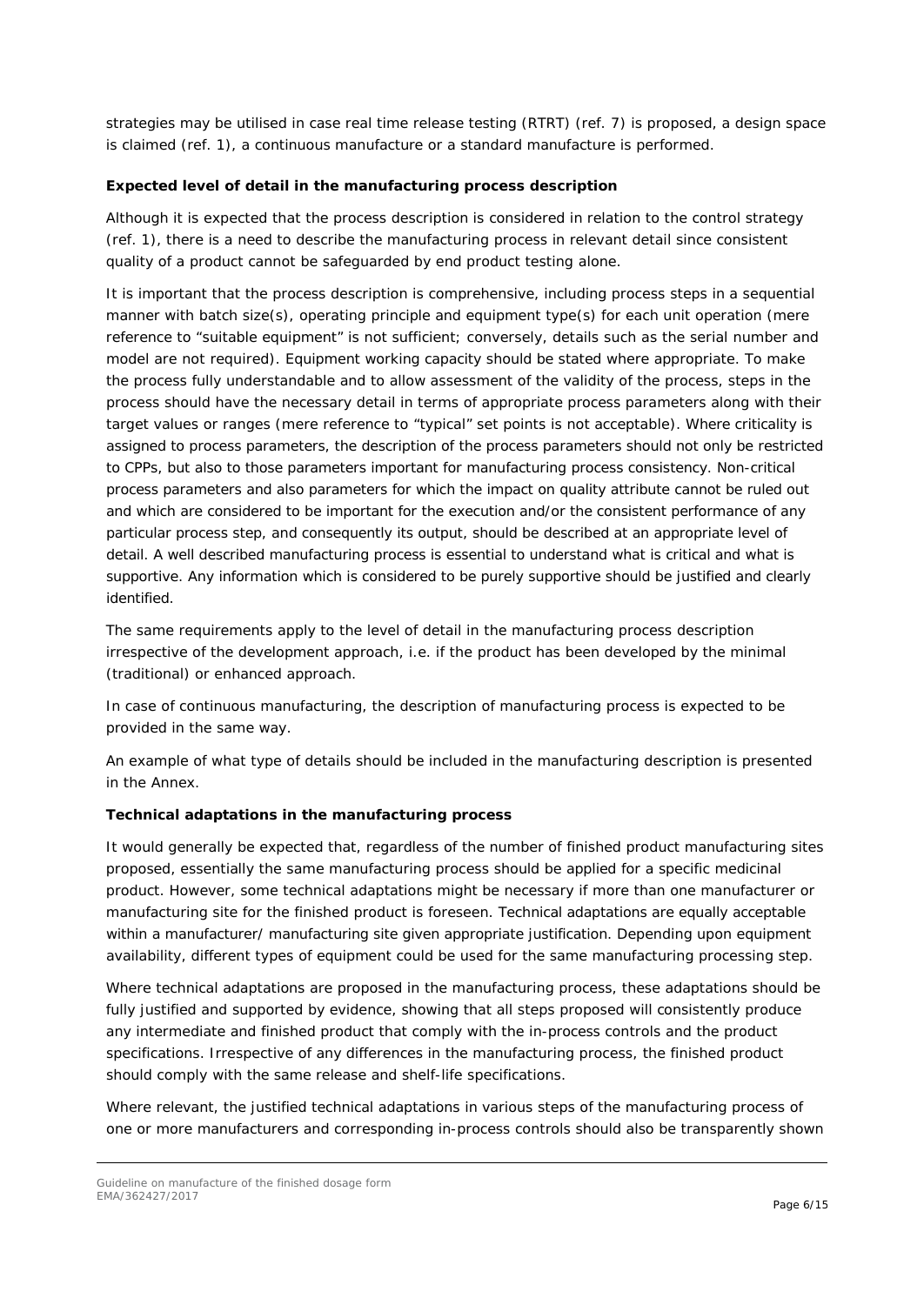in separate flow-charts. On presentation of separate flow-charts in a dossier the different manufacturing steps should be listed and the adaptations should be compared to each other by the applicant. The applicant should justify that the adaptation, on the basis of using different types of equipment, does not have any significant influence on the finished product quality and this should be supported by data. The in-process controls and corresponding acceptance limits should also be described. Where any technical adaptations are proposed at different manufacturing sites, the information should always be presented in the same Module 3 section, but if required differentiated for each manufacturing site.

The following examples illustrate the possible use of technical adaptations for different manufacturing processing steps.

#### Liquid dosage forms

Preparation of solutions can be performed e.g. in simple stainless steel tanks equipped with a stirrer and/or homogeniser or in advanced mixing/homogenising equipment which can be run under vacuum.

#### Solid oral dosage forms

Different equipment can be used for:

- Wet granulation (wet granulation by high shear, low shear or fluid bed granulation);
- Granule drying (e.g. fluid bed, tray drying, one pot (high shear granulation/drying) systems);
- Dry granulation (roller compaction or slugging);
- Sizing/delumping (e.g. oscillating, rotating or hammer mill);
- Coating (e.g. pan, fluidized bed coating);
- Dry blending (e.g. high shear blender, IBC blender, conical screw blender, V blender);
- Tablet compression on a fully automatic or manually controlled tablet press.

In contrast to technical adaptations as described above, alternative manufacturing processes, which use different principles and may or may not lead to differences in the in-process control and/or finished product quality are not acceptable (e.g. using different sterilisation procedures – terminal sterilisation of end product vs. aseptic manufacture using sterile filtration – possibly to reflect the use of different containers with different heat resistance properties; or wet granulation vs. dry granulation).

### <span id="page-6-0"></span>*4.4. Controls of Critical Steps and Intermediates*

All critical steps and intermediates identified during the manufacture of the finished product should be listed in this section including any in-process controls, applied test methods and acceptance criteria.

For complex control strategies (e.g. use of models for process control, continuous manufacturing), emphasis should be given on the frequency of in-process controls and it should be clearly stated how release testing and product release decisions are made. Information of how unexpected deviations from the approved manufacturing process would be detected and managed should be provided to assure that the intended quality of the product is retained.

The fact that a process parameter in a manufacturing step is controlled and verified to be within a range that does not affect a critical quality attribute (CQA) does not make it non-critical by default.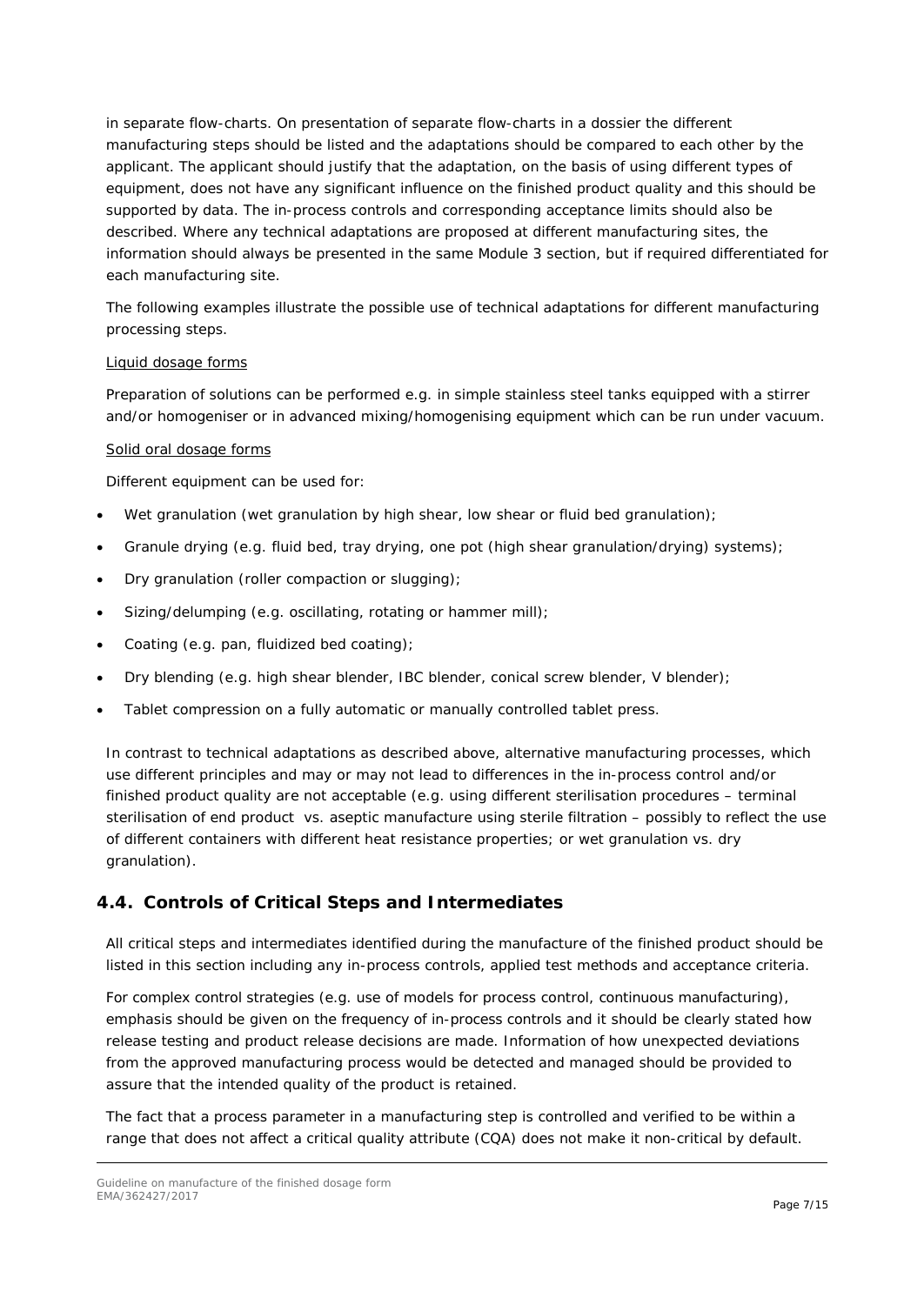While the risk is reduced, monitoring with established acceptance criteria should be included in the description to assure a sufficient regulatory oversight. The justification for the identification of steps as critical or non-critical should be provided, including a link to experimental data in the pharmaceutical development section (e.g. risk assessment table), if applicable.

#### Storage of intermediate and bulk products

An intermediate product is defined as partly processed material that must undergo further processing steps before it becomes bulk product e.g. solution prior to filling, granulates, uncoated tablets etc.

A bulk product is defined as any product which has completed all processing steps, up to but not including, final packaging.

A manufacturing process generally involves a series of unit operations, where intermediate product is processed to become bulk product.

In some cases, the intermediate may be stored, and if necessary, transported in a suitable container before further processing. It may also be subject to confirmatory testing prior to further processing to confirm that quality attributes have not changed and therefore any additional testing details should be provided. Hold time validation for the storage of intermediate product is a GMP matter and normally need not be presented routinely in the application for a marketing authorisation. However, some specific types of products (e.g. sterile products, biological products) may require presentation of data relevant to the type of product and this should be taken into consideration depending on the characteristics of that particular product.

It should be stated whether storage is required before final packaging and if so, under what temperature, humidity or other environmental conditions. The level of information to be provided in the documentation is dependent on the nature of the bulk product.

Where relevant, the maximum holding times of the bulk product or, alternatively, the maximum batch manufacturing time from start of product manufacture to completion of packaging into the final primary container for marketing should be stated, appropriately justified and supported by data in relevant parts of the dossier (e.g. challenging the maximum hold time in process validation studies or providing dedicated stability studies for the bulk storage).

The reasons for any prolonged storage/processing times should be stated and be consistent with GMP. Time limits for processing should be minimised and limits should be justified and appropriate to ensure product quality. As a general rule, prolonged storage means more than 30 days for solid oral dosage forms and more than 24 hours for sterile products. Where relevant, stability data to support the holding time should be provided on at least two pilot scale batches. The stability studies should be performed at relevant temperature and humidity with regards to the expected bulk storage conditions (if relevant temperature and humidity during storage does not correspond with ICH condition, other conditions should be used).

The product shelf-life should be calculated according to the Note for Guidance on the start of shelf-life of the finished dosage form (ref. 9). If other approaches to calculate the start of shelf life are proposed, these should be described and justified by the inclusion of supporting data from batches that represent the full proposed holding time of the bulk product (intermediate) in the finished product stability program.

For transportation of bulk product (intermediate) between manufacturing sites guidance is given in GMP Annex 15 on how transport should be taken into consideration. The impact of short or longer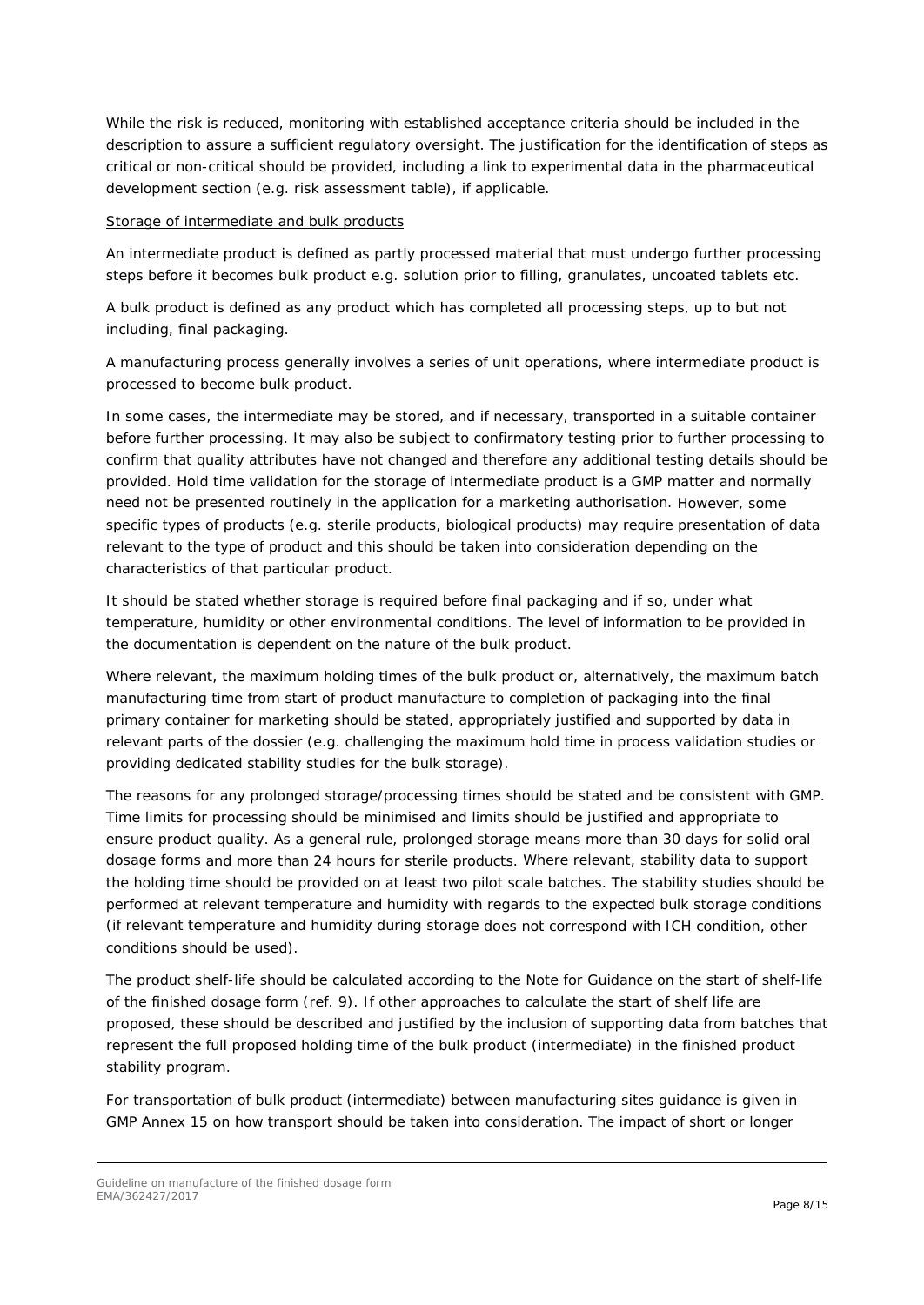excursions outside of the original storage conditions should be discussed, where necessary, supported by accelerated or real time stability data.

The suitability of the proposed bulk product (intermediate) container closure system for bulk storage (and transport if relevant) should be justified in relevant parts of the dossier. The materials used for the bulk container closure system should be described along with the control specification for primary bulk packaging.

### <span id="page-8-0"></span>*4.5. Process Validation and/or Evaluation*

Description, documentation, and results of the validation and/or evaluation studies should be provided in this section. For more details see Process Validation guideline (ref. 4).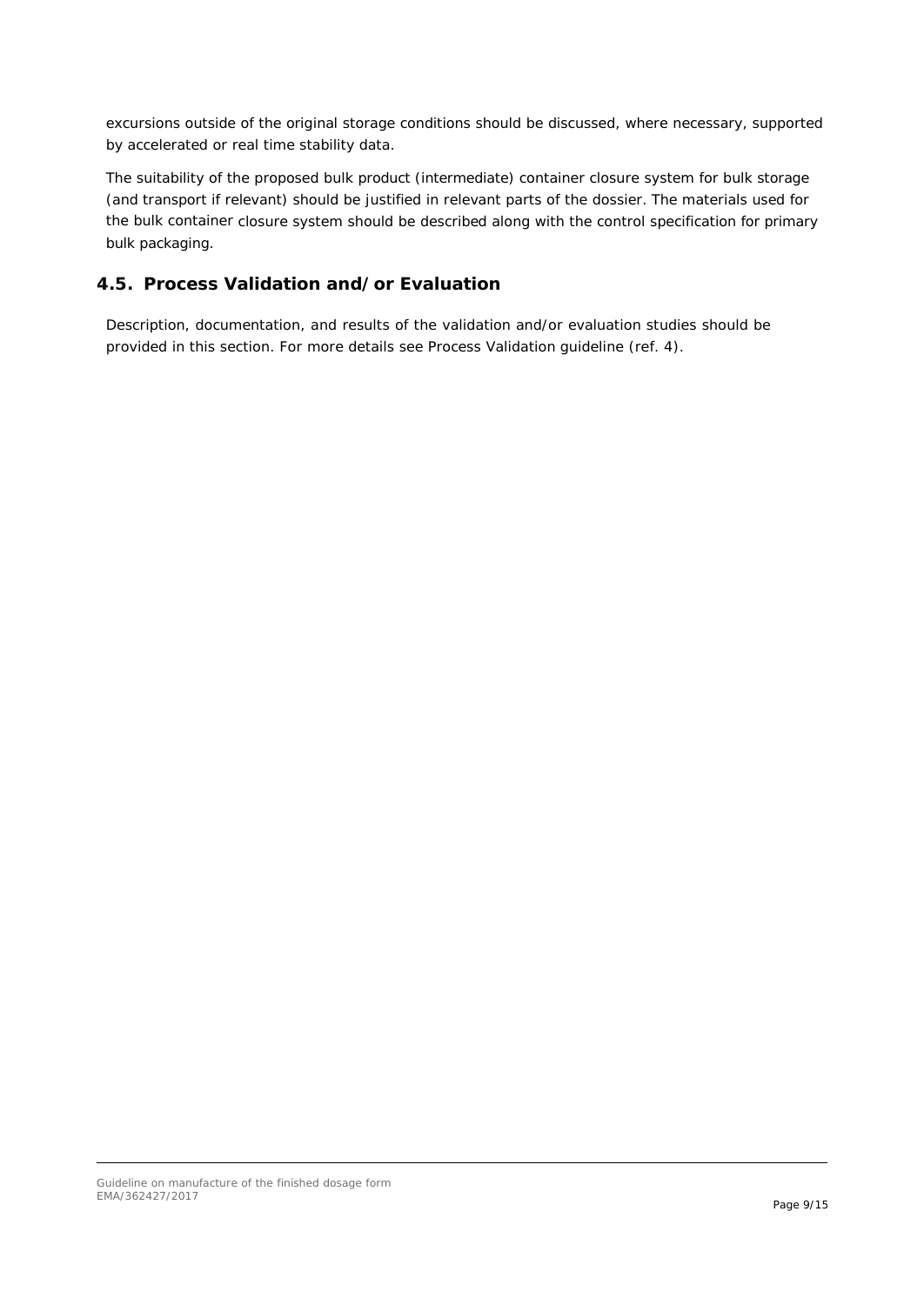## <span id="page-9-0"></span>**Definitions**

### <span id="page-9-1"></span>**Control Strategy:**

A planned set of controls, derived from current product and process understanding that ensures process performance and product quality. The controls can include parameters and attributes related to drug substance and drug product materials and components, facility and equipment operating conditions, in-process controls, finished product specifications, and the associated methods and frequency of monitoring and control (ref. 8).

### <span id="page-9-2"></span>**Critical Process Parameter (CPP):**

A process parameter whose variability has an impact on a critical quality attribute and therefore should be monitored or controlled to ensure the process produces the desired quality (ref. 1).

### <span id="page-9-3"></span>**Critical Quality Attribute (CQA):**

A physical, chemical, biological or microbiological property or characteristic that should be within an appropriate limit, range, or distribution to ensure the desired product quality (ref. 1).

### <span id="page-9-4"></span>**Design Space:**

The multidimensional combination and interaction of input variables (e.g., material attributes) and process parameters that have been demonstrated to provide assurance of quality. Working within the design space is not considered as a change. Movement out of the design space is considered to be a change and would normally initiate a regulatory post approval change process. Design space is proposed by the applicant and is subject to regulatory assessment and approval (ref. 1).

### <span id="page-9-5"></span>**Hold Time:**

Hold time can be considered as the established time period for which materials (dispensed raw materials, intermediates and bulk dosage form awaiting final packaging) may be held under specified conditions and will remain within the defined specifications (ref. 11).

### <span id="page-9-6"></span>**Real Time Release Testing:**

The ability to evaluate and ensure the quality of in-process and/or final product based on process data, which typically include a valid combination of measured material attributes and process controls (ref. 1).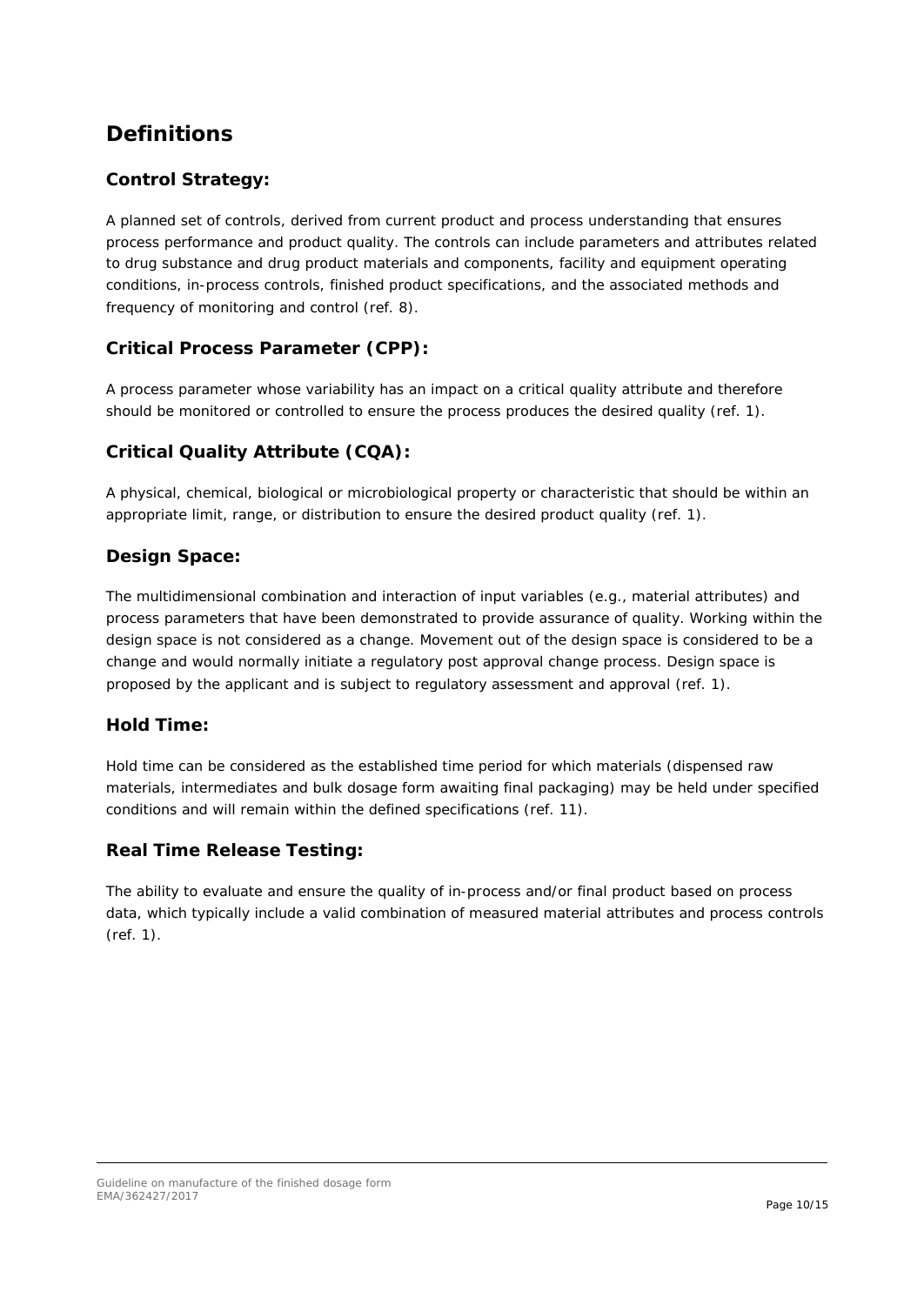## <span id="page-10-0"></span>**References**

- 1. ICH Q8 (R2) (Pharmaceutical development), EMA/CHMP/ICH/167068/2004;
- 2. Directive 2001/83/EC of the European Parliament and of the Council of 6 November 2001 on the Community code relating to medicinal products for human use;
- 3. Eudralex volume 4 (GMP guidelines);
- 4. Guideline on process validation for finished products information and data to be provided in regulatory submissions EMA/CHMP/CVMP/QWP/BWP/70278/2012 Rev. 1;
- 5. Commission Regulation (EC) No 1234/2008 concerning the examination of variations to the terms of marketing authorisations for medicinal products for human use and veterinary medicinal products;
- 6. Guidelines on the details of the various categories of variations, on the operation of the procedures laid down in Chapters II, IIa, III and IV of Commission Regulation (EC) No 1234/2008 of 24 November 2008 concerning the examination of variations to the terms of marketing authorisations for medicinal products for human use and veterinary medicinal products and on the documentation to be submitted pursuant to those procedures;
- 7. Guideline on Real time release testing EMA/CHMP/QWP/811210/2009-Rev1;
- 8. ICH Q10 (Pharmaceutical quality system). EMA/CHMP/ICH/214732/2007;
- 9. Note for guidance on the start of shelf-life of the finished dosage form CPMP/QWP/072/96/ EMEA/CVMP/453/01;
- 10. Guideline on Good Distribution Practice of medicinal products for human use 2013/C 343/01;
- 11. Supplementary guidelines on GMP: General guidance on hold-time studies. In: WHO Expert, Committee on Specifications for Pharmaceutical Preparations: forty-ninth report. Geneva: World Health Organization; 2015: Annex 4 (WHO Technical Report Series, No. 992)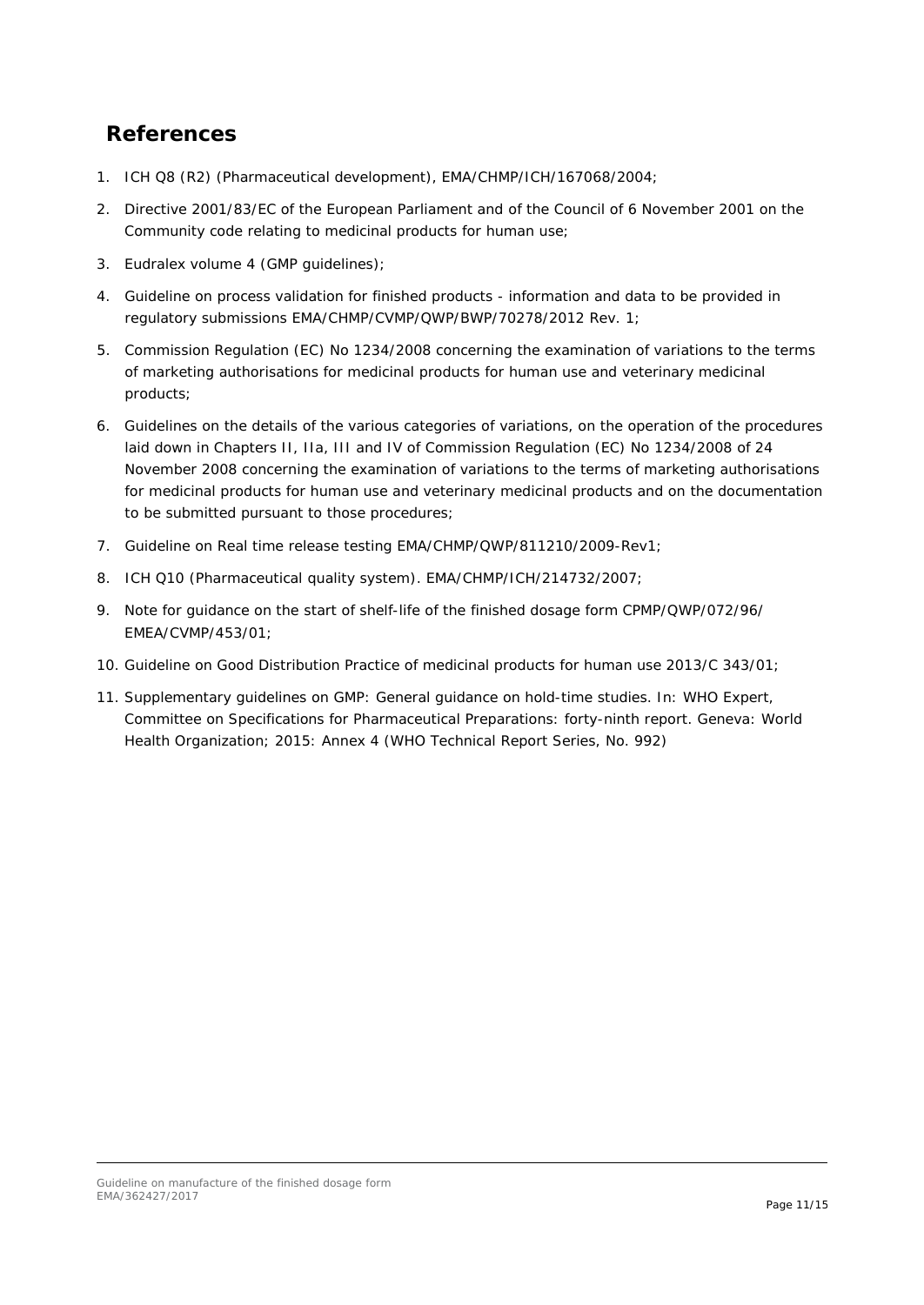## <span id="page-11-0"></span>**Annex**

The following example of manufacturing process description aims at clarifying the regulatory expectations in terms of level of detail. It is proposed as an illustration of what could be provided in a dossier, depending on the development approach followed. The process parameters listed are for guidance purposes and not mandated. Process description should always be considered case by case, and should be filed according to the individual manufacturing process as developed and validated.

To explain the description presented in Section 3.P.3.3 (starts with **Narrative description**), some elements from manufacturing process development are reproduced below:

**Finished product:** 200 mg tablet

**Process step:** granulation

**Operating principle:** wet high shear granulation

**Equipment type:** vertical high shear granulator

### **Non exhaustive list of process parameters possibly considered during development ("early development list"):**

- Delumping sieve size.
- Mixing time for granulation solution preparation.
- Mixing speed for granulation solution preparation.
- Fill volume.
- Premix time.
- Premix impeller speed.
- Premix chopper speed.
- Granulation solution pressure.
- Granulation solution feed pump speed.
- Granulation solution flow rate.
- Granulation solution amount.
- Impeller rotation speed for the different granulation phases.
- Chopper rotation speed for the different granulation phases.
- Wet massing time.
- Product temperature.
- Wet mass screen size.

This early development list is not expected to be provided in the dossier, unless a formal risk assessment of the process is claimed, but is meant to emphasize that many more parameters are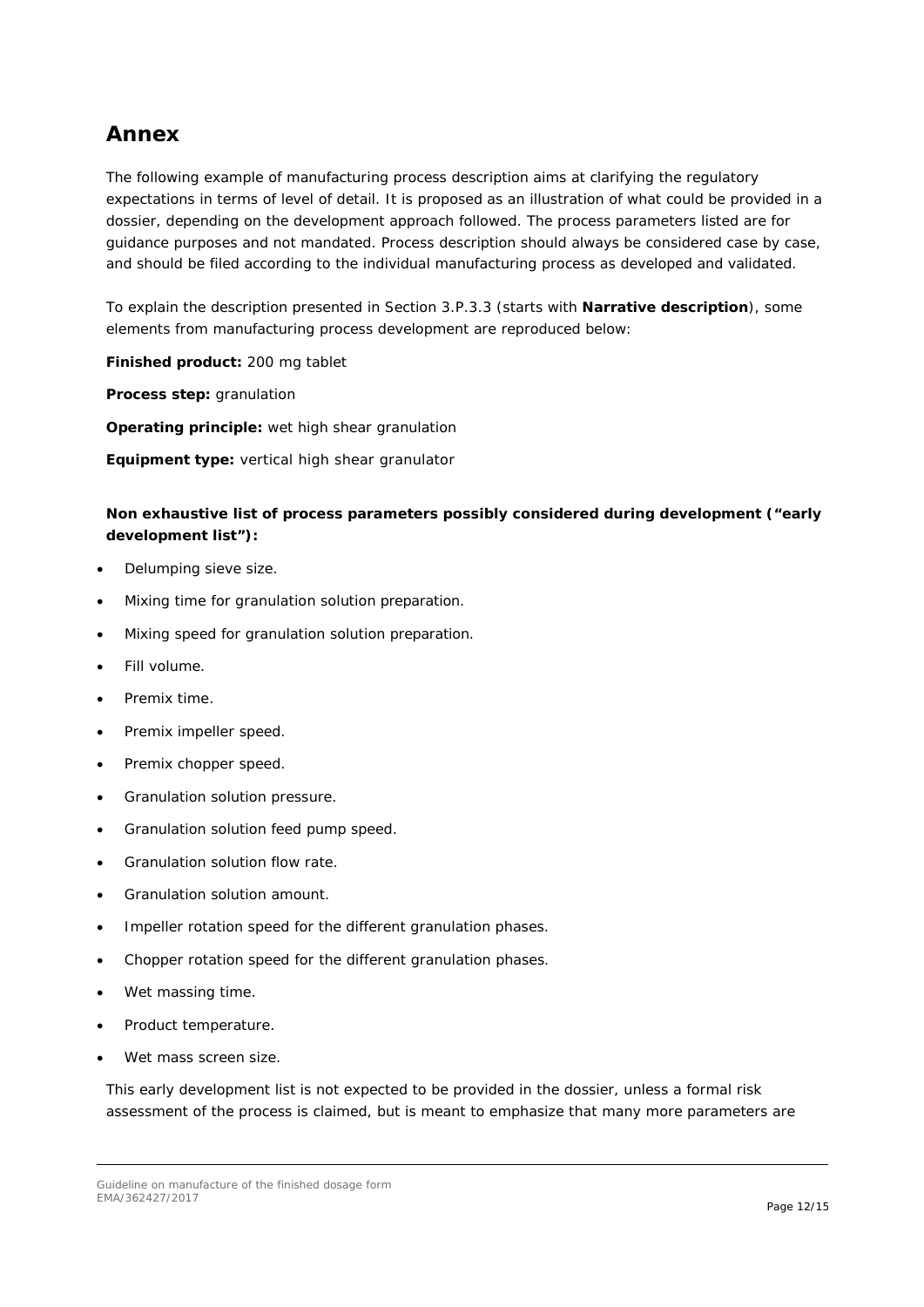considered during development than those presented in the following reduced list, which is retained in the process description.

### **List of parameters that have been demonstrated during development as needing to be controlled or monitored during the unit operation ("final development list"):**

- Fill volume.
- Premix time.
- Granulation solution flow rate.
- Granulation solution amount.
- Impeller rotation speed for the different phases.
- Chopper rotation speed for the different phases.
- Wet massing time.
- Wet mass screen size.

#### **Section 3.2.P.3.3**

### **Narrative description (common to minimal (traditional) and to enhanced development approaches):**

- 1. Weigh and delump the required amount of active substance and intra-granular excipients.
- 2. Weigh the required amount of binder excipient and purified water; charge the purified water in a mixing vessel and dissolve the binder excipient; mix until a clear solution is obtained.
- 3. Load active substance, intra-granular excipient 1, intra-granular excipient 2 and intra-granular excipient 3 in the bowl of the high shear mixer granulator.
- 4. Mix the dry material.
- 5. Wet the dry mix (from step 4) with the granulation solution (from step 2) added by fine atomization through a binary nozzle.
- 6. Wet mass the blend with impeller.
- 7. Screen the wet mass through in-line sizing mill unit and transfer to fluid bed dryer.

### **Process parameters settings (minimal development approach):**

| Process step $#$                 | Parameter   | Target value or range       |
|----------------------------------|-------------|-----------------------------|
| 3/ Loading                       | Fill volume | $30\%$ w/v                  |
| 4/ Pre mixing                    | Time        | 2 minutes $(1 - 3$ minutes) |
| 5/ Granulation solution addition | Flow rate   | 9 kg/min                    |

Guideline on manufacture of the finished dosage form EMA/362427/2017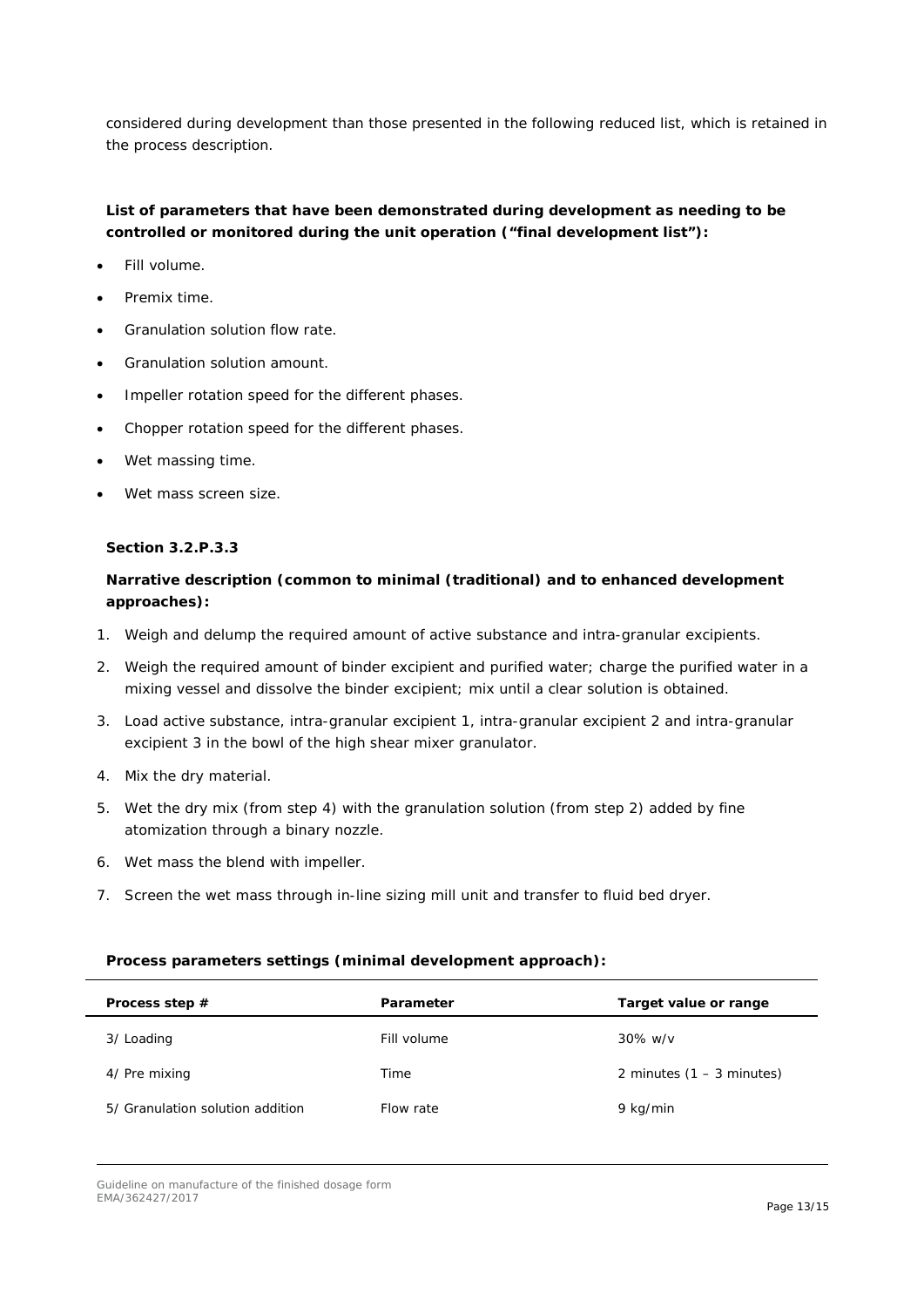|                       | Granulation solution amount $#$ | 15% w/w                     |
|-----------------------|---------------------------------|-----------------------------|
|                       | Impeller speed                  | 90 rpm                      |
|                       | Chopper speed                   | 0                           |
|                       | Time                            | 3 minutes $(2 - 4$ minutes) |
| 6/ Wet massing        | Impeller speed                  | 170 rpm                     |
|                       | Chopper speed                   | 2000 rpm                    |
|                       | Time                            | 5 minutes $(4 - 6$ minutes) |
| 7/ Wet mass screening | Screen size                     | $1 \, \text{mm}$            |

 $^{\#}$ The quantity of water to be used is calculated as a percentage of the total weight of the dry components of the inner phase (intra-granular components). Water is removed during processing.

| Process step #                         | Parameter                           | Criticality | Target value or range<br>$(*)$ |
|----------------------------------------|-------------------------------------|-------------|--------------------------------|
| 3/ Loading                             | Fill volume                         | Non CPP     | $30 - 50\%$ w/v                |
| 4/ Pre mixing                          | Time                                | Non CPP     | $1 - 3$ minutes                |
| 5/<br>Granulation<br>solution addition | Flow rate                           | Non CPP     | $5 - 15$ kg/min                |
|                                        | Granulation<br>#<br>solution amount | <b>CPP</b>  | $12 - 18\%$ w/w                |
|                                        | Impeller speed                      | Non CPP     | $80 - 110$ rpm                 |
|                                        | Chopper speed                       | N/A         | 0                              |
|                                        | Time                                | Non CPP     | $2 - 4$ minutes                |
| 6/ Wet massing                         | Impeller speed                      | <b>CPP</b>  | 150 - 190 rpm                  |
|                                        | Chopper speed                       | <b>CPP</b>  | 1800 - 2500 rpm                |
|                                        | Time                                | <b>CPP</b>  | $3 - 7$ minutes                |
| 7/<br>Wet<br>mass<br>screening         | Screen size                         | Non CPP     | $0.595 - 1.41$ mm              |

| Process parameters settings (enhanced development approach): |  |  |  |
|--------------------------------------------------------------|--|--|--|
|--------------------------------------------------------------|--|--|--|

\*Ranges established on the basis of multivariate evaluation.

# The quantity of water to be used is calculated as a percentage of the total weight of the dry components of the inner phase (intra-granular components). The absolute volume of water used may vary between 12 and 18% w/w, implying a variable binder concentration in the granulation solution over this range. Water is removed during processing.